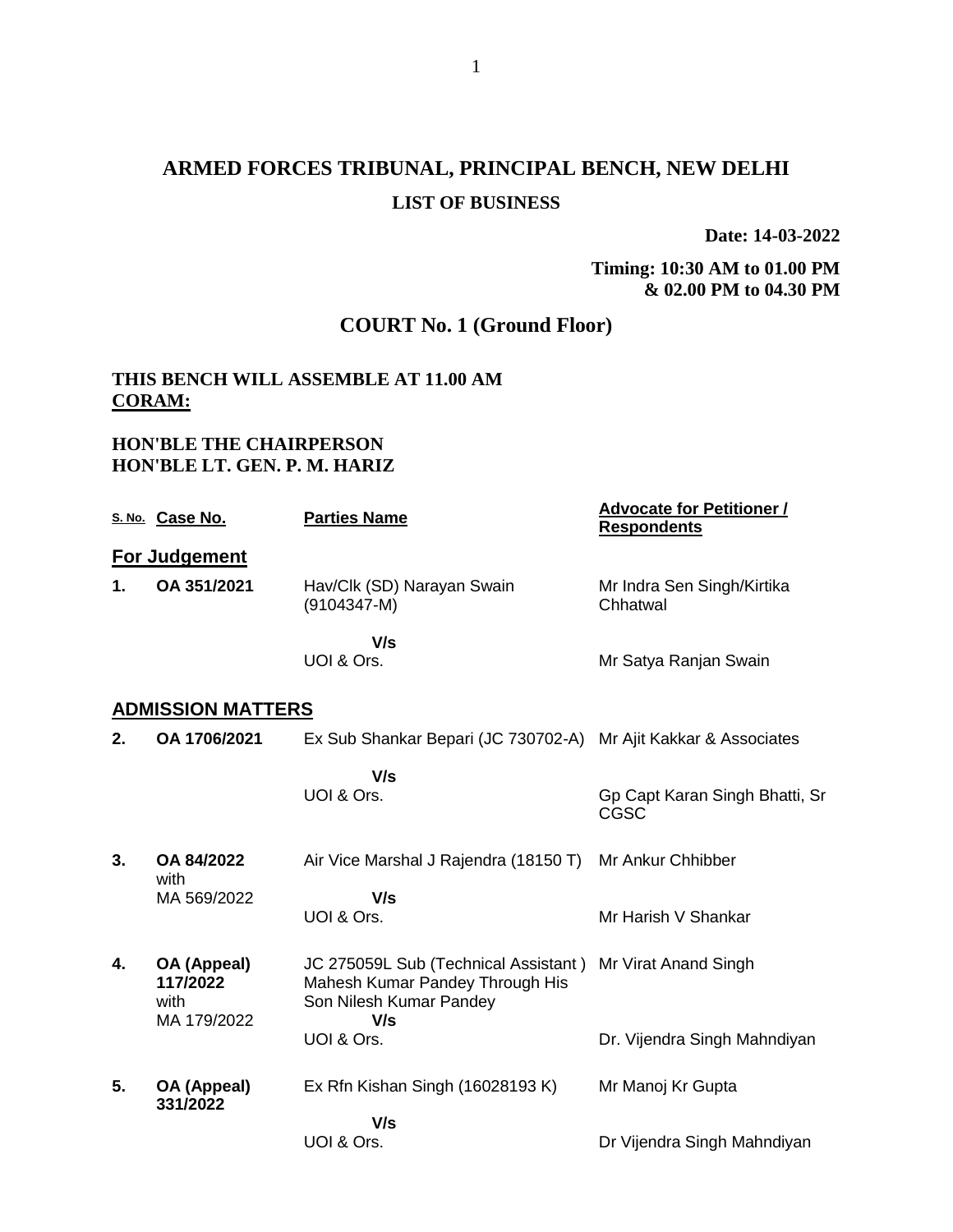| 6.  | OA 422/2022 | Hav/Clk (SD) Dinesh Singh (16011658 Mr Ajit Kakkar & Associates<br>H) |                                    |
|-----|-------------|-----------------------------------------------------------------------|------------------------------------|
|     |             | V/s<br>UOI & Ors.                                                     | None                               |
| 7.  | OA 423/2022 | Lt Col Mukul Sharma (MS 15877 Y)                                      | Mr Ajit Kakkar & Associates        |
|     |             | V/s<br>UOI & Ors.                                                     | None                               |
| 8.  | OA 424/2022 | Ex JWO Sushil Kumar (628060-R)                                        | Mr Bijendra Kumar Pathak           |
|     |             | V/s                                                                   |                                    |
|     |             | UOI & Ors.                                                            | None                               |
| 9.  | OA 428/2022 | Lt Col Angom Manitombi Devi (MS<br>16235-W)                           | Mr. Ajit Kakkar & Associates       |
|     |             | V/s<br>UOI & Ors.                                                     | None                               |
| 10. | OA 429/2022 | Maj Rahul Dhama (SS 45510 N)                                          | Mr Piyush Thakran & Udghosh        |
|     |             | V/s<br>UOI & Ors.                                                     | None                               |
|     |             |                                                                       |                                    |
| 11. | OA 431/2022 | Sigmn (Dvr MT) K Indresh Pramod (No Mr Manoj Kr Gupta<br>15732949)    |                                    |
|     |             | V/s                                                                   |                                    |
|     |             | UOI & Ors.                                                            | None                               |
| 12. | OA 432/2022 | Ex WO Hari Singh (No 628557 T)                                        | Mr Bijendra Kumar Pathak           |
|     |             | V/s                                                                   |                                    |
|     |             | UOI & Ors.                                                            | None                               |
| 13. | OA 433/2022 | Surg Cdr Raghavendra Sabarad<br>(76049 N)                             | Mr Ajit Kakkar & Associates        |
|     |             | V/s<br>UOI & Ors.                                                     | None                               |
| 14. | OA 443/2022 | Ex PO Virender Kumar Dahiya (No<br>124388 A)                          | Mr Ved Prakash & Devendra<br>Kumar |
|     |             | V/s<br>UOI & Ors.                                                     | None                               |
|     |             |                                                                       |                                    |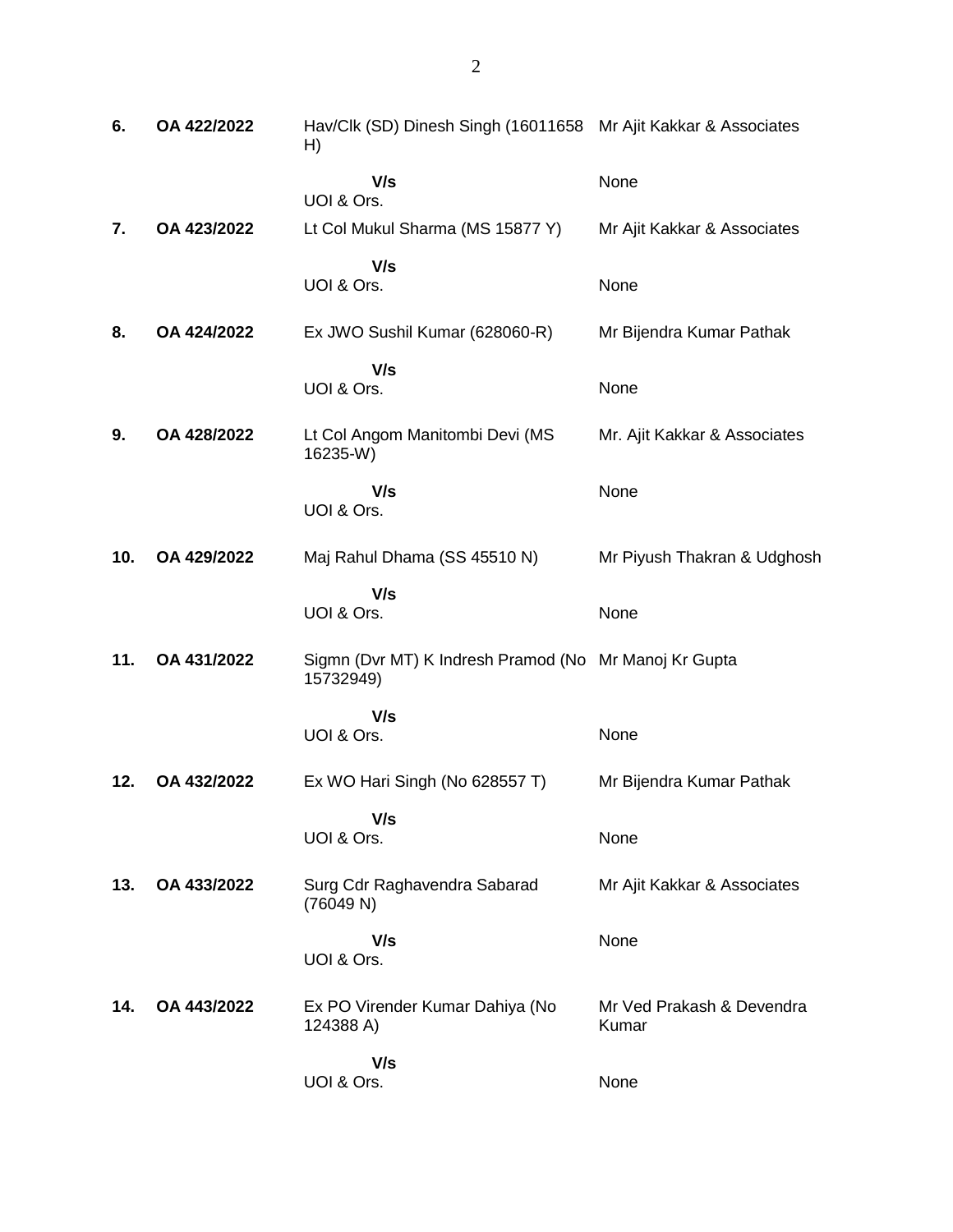| 15. | OA 444/2022<br>with<br>MA 546/2022        | PO ME Vitthal Sangli (Retd) (No<br>111479 N)             | Mr. Ramniwas Bansal               |
|-----|-------------------------------------------|----------------------------------------------------------|-----------------------------------|
|     |                                           | V/s<br>UOI & Ors.                                        | None                              |
| 16. | OA 445/2022                               | Lt Col Birender Singh (IC 62901P)                        | Mr Piyush Thakran & Mr<br>Udghosh |
|     |                                           | V/s<br>UOI & Ors.                                        | None                              |
| 17. | <b>OA 447/2022</b><br>with<br>MA 547/2022 | IC-46628F Col Pradeep Kumar<br>Chauhan                   | Mr Virender Singh Kadian          |
|     |                                           | V/s<br>UOI & Ors.                                        | None                              |
| 18. | OA 454/2022<br>with<br>MA 559/2022        | (660497 N) Sgt Pawan Kumar (Retd) & Mr Raj Kumar<br>Ors. |                                   |
|     |                                           | V/s<br>UOI & Ors.                                        | None                              |
| 19. | OA 455/2022                               | Ashok Kumar Tiwari (Ex MWO)<br>656715-T<br>V/s           | Mr Bijendra Kumar Pathak          |
|     |                                           | UOI & Ors.                                               | None                              |
| 20. | OA 456/2022<br>with                       | Lt Col Muqtadir Malik (MS 16145 P)                       | Mr Ajit Kakkar & Associates       |
|     | MA 564/2022                               | V/s<br>UOI & Ors.                                        | None                              |
| 21. | OA 457/2022<br>with<br>MA 570/2022 &      | Ex JWO Manoranjan Bhuyan (708846<br>R) & Ors.            | Mr Virender Singh Kadian          |
|     | 571/2022                                  | V/s<br>UOI & Ors.                                        | None                              |
|     | <u>MA (EXECUTION)</u>                     |                                                          |                                   |
| 22. | MA 7/2022<br>ın<br>OA 1231/2019           | (JC 732405 L) Nb Sub (SKT/GS&C)<br>Amar Singh & Ors.     | Mr SM Dalal                       |
|     |                                           | V/s<br>UOI & Ors                                         | Mr YP Singh                       |
| 23  | MA 515/2022<br>in                         | Nk Devendra Singh (No 4193205 M)                         | Ms Archana Ramesh                 |
|     | OA 1411/2017                              | V/s<br>UOI & Ors                                         | Ms Jyotsana Kaushik               |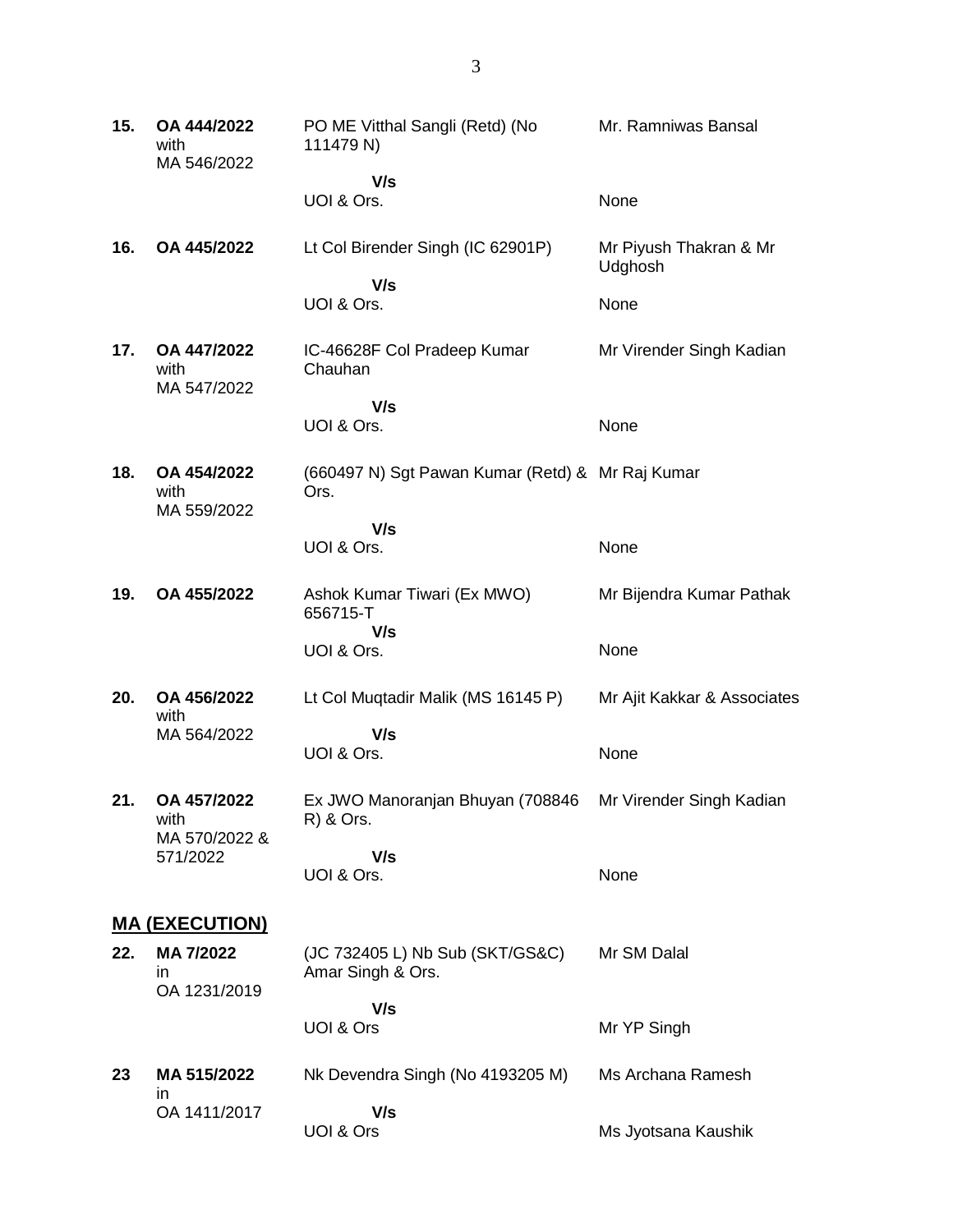|             | <b>MA (OTHERS)</b>                |                                                   |                                              |
|-------------|-----------------------------------|---------------------------------------------------|----------------------------------------------|
| 24.         | MA 566/2022                       | Col Neeraj Jha (Retired) (IC-45573W) Mr K R Verma |                                              |
|             | in.<br>OA 901/2019                | V/s<br>UOI & Ors                                  | Mr. Satya Ranjan Swain                       |
| 25.         | MA 567/2022<br>in                 | Col BK Chhimwal (Retd) (IC 39043 L)               | Mr K R Verma                                 |
|             | OA 918/2019                       | V/s<br>UOI & Ors                                  | Ms Suman Chauhan                             |
| 26.         | MA 568/2022<br>ın                 | SL-3939F Col MPC Rao (Retd.)                      | Mr K R Verma                                 |
|             | OA 909/2019                       | V/s<br>UOI & Ors                                  | Mr. D K Sabat                                |
| <u>RAs</u>  |                                   |                                                   |                                              |
| 27.         | RA 35/2020<br>with                | UOI & Ors.                                        | Mr. K K Tyagi                                |
|             | MA 1586/2020<br>in<br>TA 529/2010 | V/s<br>Ex Gnr Hari Dutt (15130654-A)              | Mr K Ramesh                                  |
|             | <b>PART HEARD</b>                 |                                                   |                                              |
| 28          | OA 868/2020                       | IC 56000M Lt Col Karan Dusad                      | Mr SS Pandey & Associates                    |
|             |                                   | V/s<br>UOI & Ors.                                 | Mr. Y P Singh                                |
| <b>WITH</b> |                                   |                                                   |                                              |
| 29          | OA 286/2021                       | (IC-54334 H) Col Anil Kumar                       | Mr Ankur Chhibber                            |
|             |                                   | V/s<br>UOI & Ors.                                 | Gp Capt Karan Singh Bhati, Sr<br><b>CGSC</b> |
| 30          | OA 1020/2021                      | (41185 A) Rear Admiral R Sreenivas                | Mr Ankur Chhibber                            |
|             |                                   | V/s<br>UOI & Ors.                                 | Mr. Harish V Shankar                         |
|             | <b>Pleadings Not Complete</b>     |                                                   |                                              |
| 31.         | OA 689/2020                       | Sqn Ldr Abhishek Pratap Singh<br>$(32283-A)$      | Mr. SS Pandey & Associates                   |
|             |                                   | V/s<br>UOI & Ors.                                 | Mr Prabodh Kumar for R 1-3,<br>None for R-4  |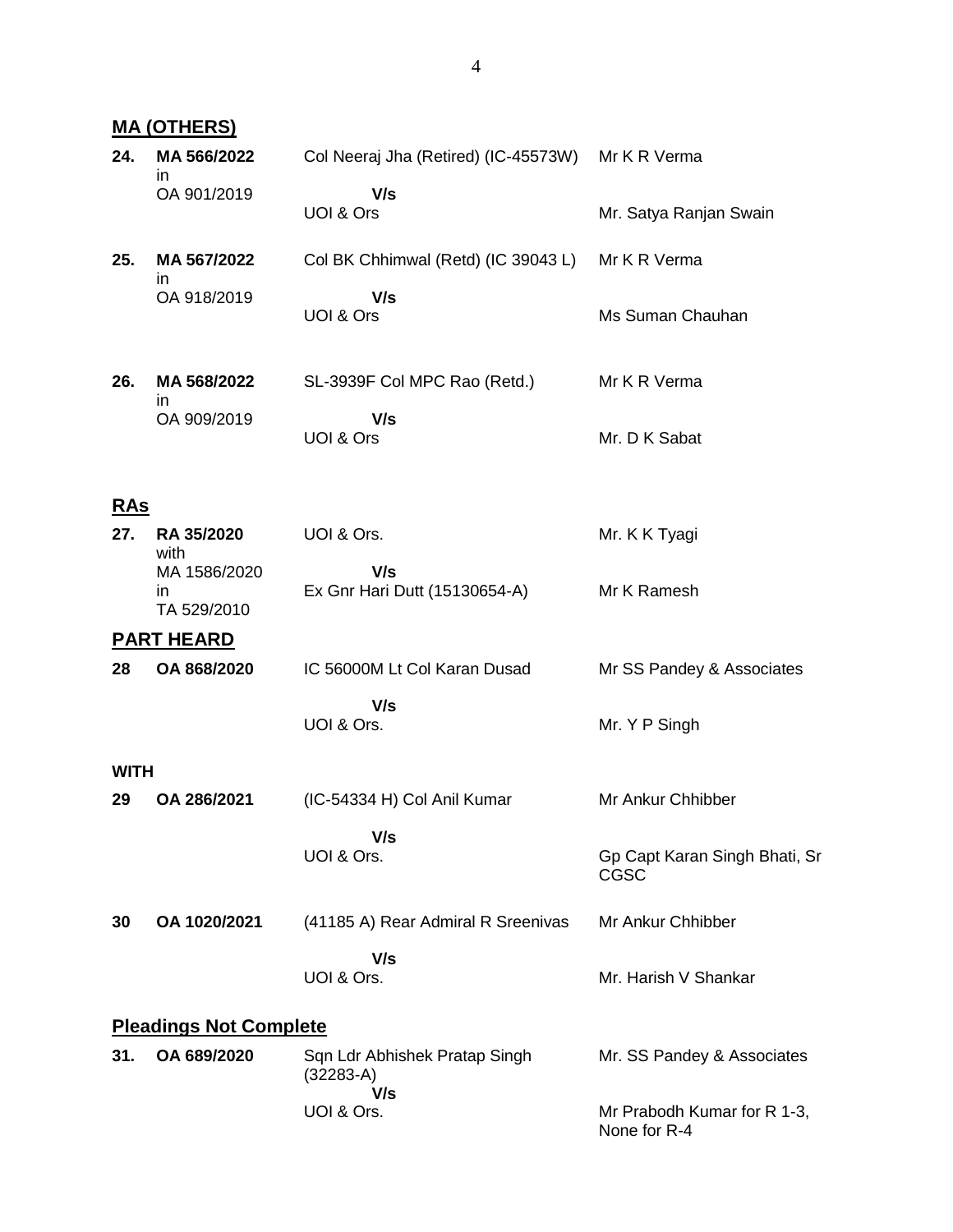| 32. | OA 1002/2020<br>with<br>MA 335/2022 | Mrs R Jani W/o Sgt S Sanoj (No<br>909329) | Mr Manoj Kr Gupta                                                                                             |
|-----|-------------------------------------|-------------------------------------------|---------------------------------------------------------------------------------------------------------------|
|     |                                     | V/s<br>UOI & Ors.                         | Dr. Vijendra Singh Mahndiyan for<br>R 1-4 & None for R 5-6                                                    |
| 33  | OA 1893/2020<br>with                | Arjun Kumar Patel                         | Mr Rajeev Lochan and Phool<br>Kumar                                                                           |
|     | MA 2190/2020                        | V/s<br>UOI & Ors.                         | Mr Rajesh Kumar Dass                                                                                          |
| 34. | OA 358/2021<br>with                 | Maj Desai Prajakta Hemant (44382-P)       | Ms Archana Ramesh                                                                                             |
|     | MA 439/2021 &<br>MA 532/2022        | V/s<br>UOI & Ors.                         | Dr Vijendra Singh Mahndiyan for<br>R 1-3, None for R-4                                                        |
| 35. | OA 718/2021                         | Cmde MS Ratra (Retd) (No 00116 N)         | Mr Manoj Kr Gupta                                                                                             |
|     |                                     | V/s<br>UOI & Ors.                         | Mr Prabodh Kumar for R-1, R 3-<br>4, Dr Vijendra Singh Mahndiyan<br>for R-2 and Mr. Nitin Saxena for<br>$R-5$ |
| 36. | OA 1190/2021<br>with                | IC-70129 L Lt Col Anoop Vasudevan         | Mr J P Sharma & Associates                                                                                    |
|     | MA 2861/2021                        | V/s<br>UOI & Ors.                         | Mr. Avdhesh Kumar Singh                                                                                       |
| 37. | OA 1273/2021<br>with                | Maj Shivendra Singh (SS-44452H)           | Mr Vinay Bhardwaj                                                                                             |
|     | MA 311/2022                         | V/s<br>UOI & Ors.                         | Mr. Neeraj, Sr CGSC                                                                                           |
| 38. | OA 1373/2021                        | (700437) JWO Balwant Singh (Retd)         | Mr Manoj Kumar Gupta                                                                                          |
|     |                                     | V/s<br>UOI & Ors.                         | Mr. Rajesh Kumar Das                                                                                          |
|     | <b>Pleadings Complete</b>           |                                           |                                                                                                               |
| 39. | OA 1473/2021                        | Cpl Ankit Kumar Sharma (No 939120)        | Mr Manoj Kr Gupta                                                                                             |
|     |                                     | V/s<br>UOI & Ors.                         | Mr. Satya Ranjan Swain for R 1-<br>5 and None for R-6                                                         |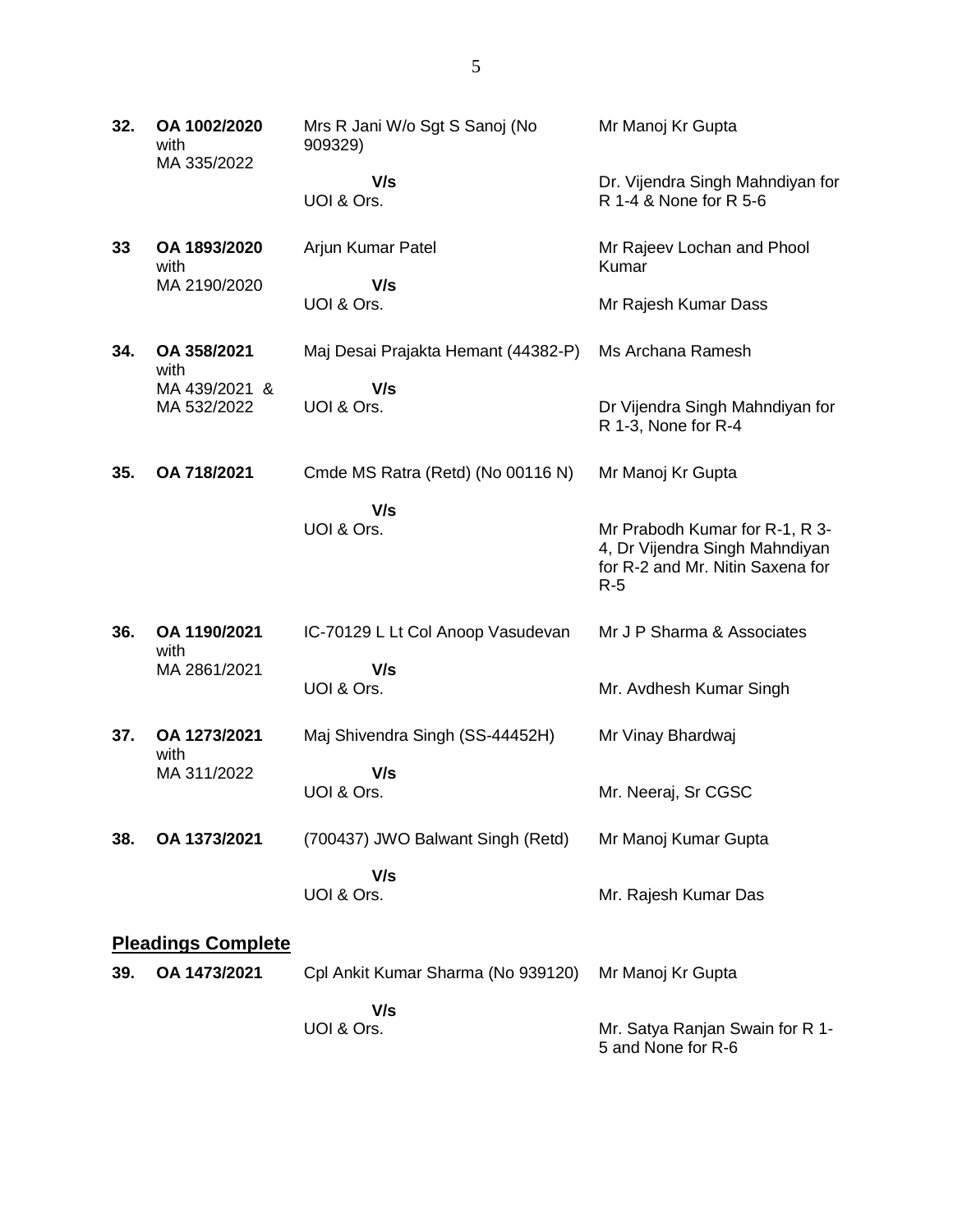# **FOR FINAL HEARING**

| 40.         | OA 1651/2017                        | Pardeep Kumar Ex-LA (AH)<br>(No.133410F)<br>V/s                   | Mr Ajit Kakkar                                                 |
|-------------|-------------------------------------|-------------------------------------------------------------------|----------------------------------------------------------------|
|             |                                     | UOI & Ors.                                                        | Mr Harish V Shankar                                            |
| 41.         | OA 1618/2019<br>with<br>MA 411/2020 | Nk/DSC Nagendra Singh Rathor (No<br>2882644 X)<br>V/s             | Mr US Maurya                                                   |
|             |                                     | UOI & Ors.                                                        | Mr. Y P Singh                                                  |
| 42.         | OA 588/2020<br>with                 | IC-51562A Col Rajbir Singh                                        | Mr Anand Shankar Jha                                           |
|             | MA 722/2020                         | V/s<br>UOI & Ors.                                                 | Mr Harish V Shankar for R 1-3 &<br>Mr. Santosh Pandey for R -4 |
| 43.         | OA 1898/2020                        | IC-42356P Maj Gen Ajay Pal Singh                                  | Mr. S S Pandey & Assoiates                                     |
|             |                                     | V/s<br>UOI & Ors.                                                 | Gp Capt Karan Singh Bhati, Sr.<br><b>CGSC</b>                  |
| 44.         | OA 1099/2021<br>(OA 168/2018)       | Lt Col Rajeev Bhatt (IC 49247L)                                   | Mr Rajiv Manglik                                               |
|             | (RB, KOLKATA)                       | V/s<br>UOI & Ors.                                                 | Mr. Rajeev Kumar                                               |
| 45.         | OA 1738/2021                        | (703186) JWO Ramesh Kumar                                         | Mr Manoj Kumar Gupta                                           |
|             |                                     | V/s<br>UOI & Ors.                                                 | Mr. J S Rawat                                                  |
|             |                                     |                                                                   |                                                                |
| 46.         | OA (Appeal)<br>2232/2021            | Shri Hari Shankar Tiwari (JC 696415F<br>Ex Sub Maj) & Ors.<br>V/s | Mr Anand Kumar, Akshit Anand<br>& Rajan Agarwal                |
|             |                                     | UOI & Ors.                                                        | Gp Capt Karan Singh Bhati, Sr<br>CGSC                          |
| <b>WITH</b> |                                     |                                                                   |                                                                |
| 47.         | OA (Appeal)<br>2444/2021            | Hav D.P. Sharma (15412489-W)                                      | Mr Ajit Kakkar & Associates                                    |
|             |                                     | V/s<br>UOI & Ors.                                                 | Gp Capt Karan Singh Bhati, Sr<br><b>CGSC</b>                   |
| <b>WITH</b> |                                     |                                                                   |                                                                |
| 48.         | OA 2386/2021                        | Nk Dhadhal Surendra Kumar J<br>(15442357 X)                       | Mr Ajit Kakkar & Associates                                    |
|             |                                     | V/s<br>UOI & Ors.                                                 | Gp Cpat Karan Singh Bhati, Sr CGSC                             |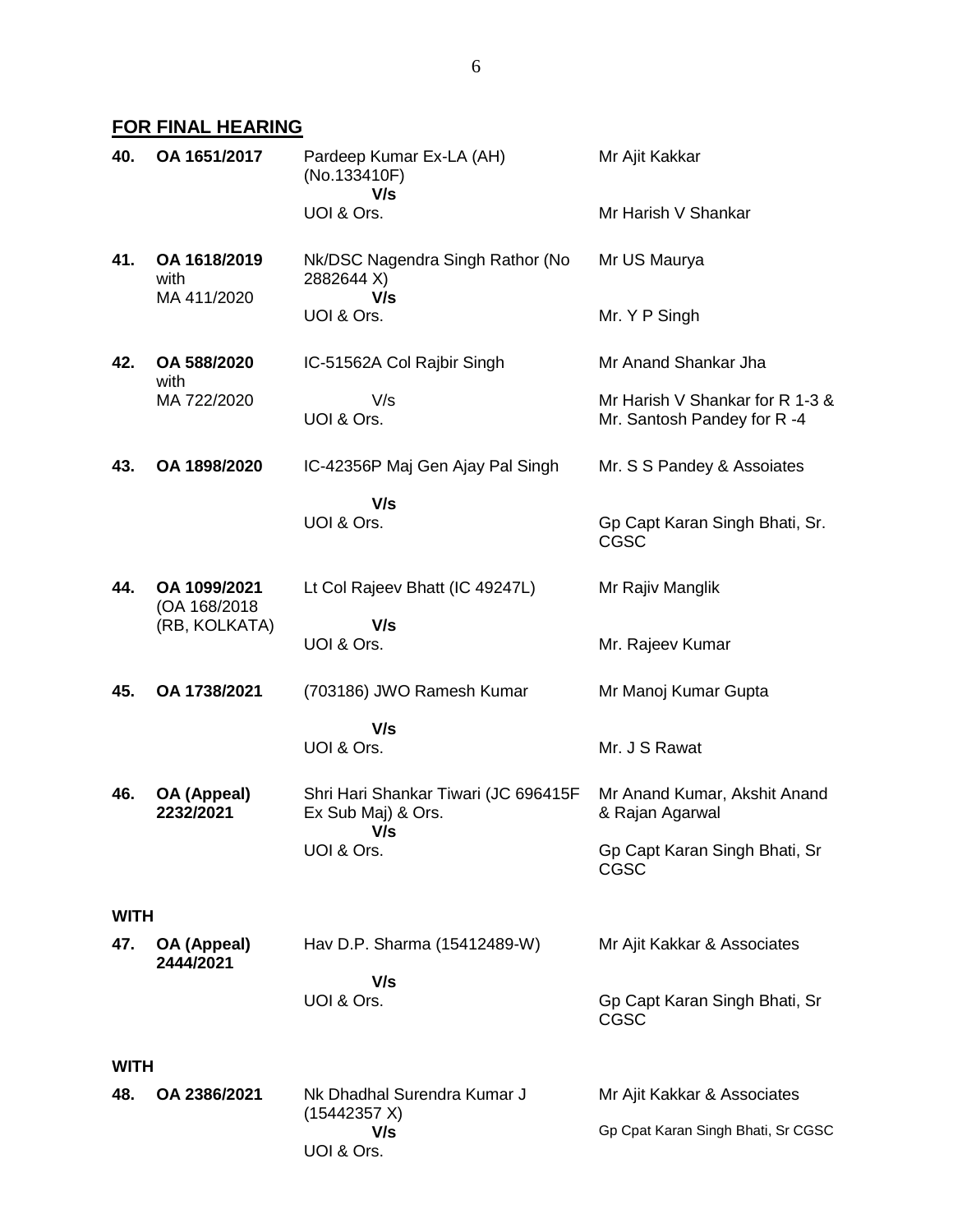# **MATTERS FROM REGULAR LIST**

| 49. | OA 859/2015  | Hav Sanjay Kumar Swain           | Mr. V S Kadian                                  |
|-----|--------------|----------------------------------|-------------------------------------------------|
|     |              | V/s<br>UOI & Ors.                | Mr Anil Gautam for R 1-5, None<br>for $R 6 8 7$ |
| 50. | OA 1024/2019 | IC-44041K Brigadier M Indrabalan | Mr S S Pandey & Associates                      |
|     |              | V/s<br>UOI & Ors.                | Ms. Jyotsna Kaushik                             |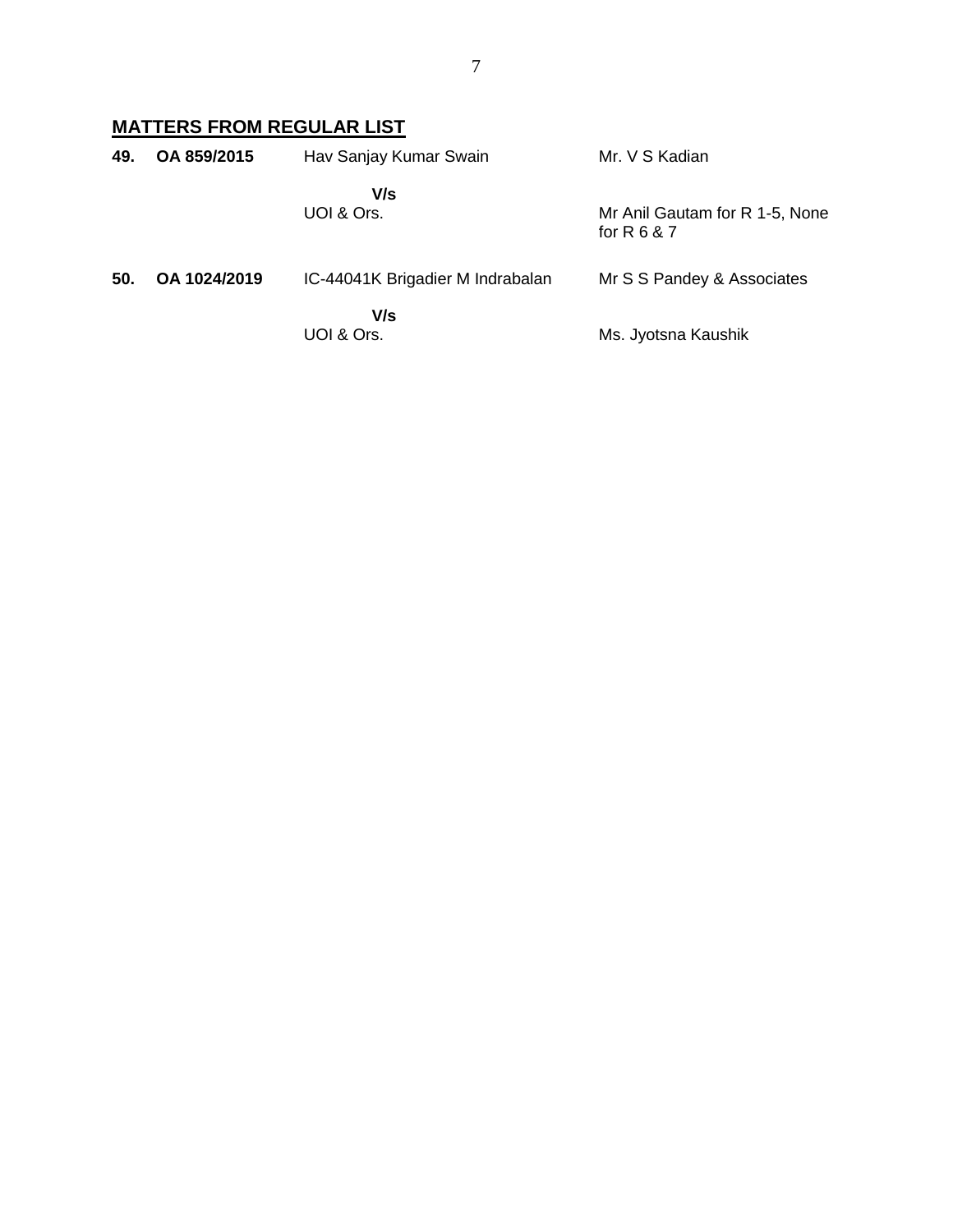# **ARMED FORCES TRIBUNAL, PRINCIPAL BENCH, NEW DELHI LIST OF BUSINESS**

**Date: 14-03-2022**

**Timing: 10:30 AM to 01.00 PM & 02.00 PM to 04.30 PM**

## **COURT No. 2 (Ground Floor)**

#### **CORAM:**

#### **HON'BLE MS. JUSTICE SUNITA GUPTA HON'BLE LT. GEN. BOBBY CHERIAN MATHEWS**

## **THE FOLLOWING CASES SHALL BE TAKEN THROUGH VIRTUAL HEARING Link for Virtual Hearing Court No. 2:**

[https://teams.microsoft.com/l/meetup-](https://teams.microsoft.com/l/meetup-join/19%3ameeting_MTUyMDE0YmQtY2E2OC00MjVjLWIxMTItNzM4ZTczN2Q2YjFl%40thread.v2/0?context=%7b%22Tid%22%3a%22fc4c6c05-6869-467f-a6f3-f24992686fb3%22%2c%22Oid%22%3a%2202997333-9a59-4ac9-b7cf-205d2fa1df55%22%7d)

[join/19%3ameeting\\_MTUyMDE0YmQtY2E2OC00MjVjLWIxMTItNzM4ZTczN2Q2YjFl%40t](https://teams.microsoft.com/l/meetup-join/19%3ameeting_MTUyMDE0YmQtY2E2OC00MjVjLWIxMTItNzM4ZTczN2Q2YjFl%40thread.v2/0?context=%7b%22Tid%22%3a%22fc4c6c05-6869-467f-a6f3-f24992686fb3%22%2c%22Oid%22%3a%2202997333-9a59-4ac9-b7cf-205d2fa1df55%22%7d) [hread.v2/0?context=%7b%22Tid%22%3a%22fc4c6c05-6869-467f-a6f3](https://teams.microsoft.com/l/meetup-join/19%3ameeting_MTUyMDE0YmQtY2E2OC00MjVjLWIxMTItNzM4ZTczN2Q2YjFl%40thread.v2/0?context=%7b%22Tid%22%3a%22fc4c6c05-6869-467f-a6f3-f24992686fb3%22%2c%22Oid%22%3a%2202997333-9a59-4ac9-b7cf-205d2fa1df55%22%7d) [f24992686fb3%22%2c%22Oid%22%3a%2202997333-9a59-4ac9-b7cf-205d2fa1df55%22%7d](https://teams.microsoft.com/l/meetup-join/19%3ameeting_MTUyMDE0YmQtY2E2OC00MjVjLWIxMTItNzM4ZTczN2Q2YjFl%40thread.v2/0?context=%7b%22Tid%22%3a%22fc4c6c05-6869-467f-a6f3-f24992686fb3%22%2c%22Oid%22%3a%2202997333-9a59-4ac9-b7cf-205d2fa1df55%22%7d)

|    | S. No. Case No.                    | <b>Parties Name</b>                                    | <b>Advocate for Petitioner /</b><br><b>Respondents</b> |
|----|------------------------------------|--------------------------------------------------------|--------------------------------------------------------|
|    | <b>MA (EXECUTION)</b>              |                                                        |                                                        |
| 1. | MA468/2019<br>in                   | Maj Gen VK Sharma (IC 34912L)                          | Mr K Ramesh                                            |
|    | OA 184/2015                        | V/s<br>UOI & Ors                                       | Dr Vijendra Singh Mahndiyan                            |
| 2. | MA 2079/2019<br>in<br>OA 1931/2018 | No. 14350264-M Ex Hav (Hony Nb<br>Sub) Ram Babu Sharma | Mr. Virender Singh Kadian                              |
|    |                                    | V/s                                                    |                                                        |
|    |                                    | UOI & Ors.                                             | Mr. Prabodh Kumar                                      |
| 3. | MA 9/2020<br>in<br>OA 2/2016       | Ex Gnr Sanjeev Kumar (No<br>15134418W)                 | Mr AK Trivedi & Mr Yogesh<br>Sharma                    |
|    |                                    | V/s                                                    |                                                        |
|    |                                    | UOI & Ors                                              | Mr. V S Tomar                                          |
| 4. | MA 669/2020<br>in                  | Col SS Chhabra (Retd)(MR 05856 P)                      | Ms Archana Ramesh                                      |
|    | OA 1879/2017                       | V/s                                                    |                                                        |
|    |                                    | UOI & Ors                                              | Mr Shyam Narayan                                       |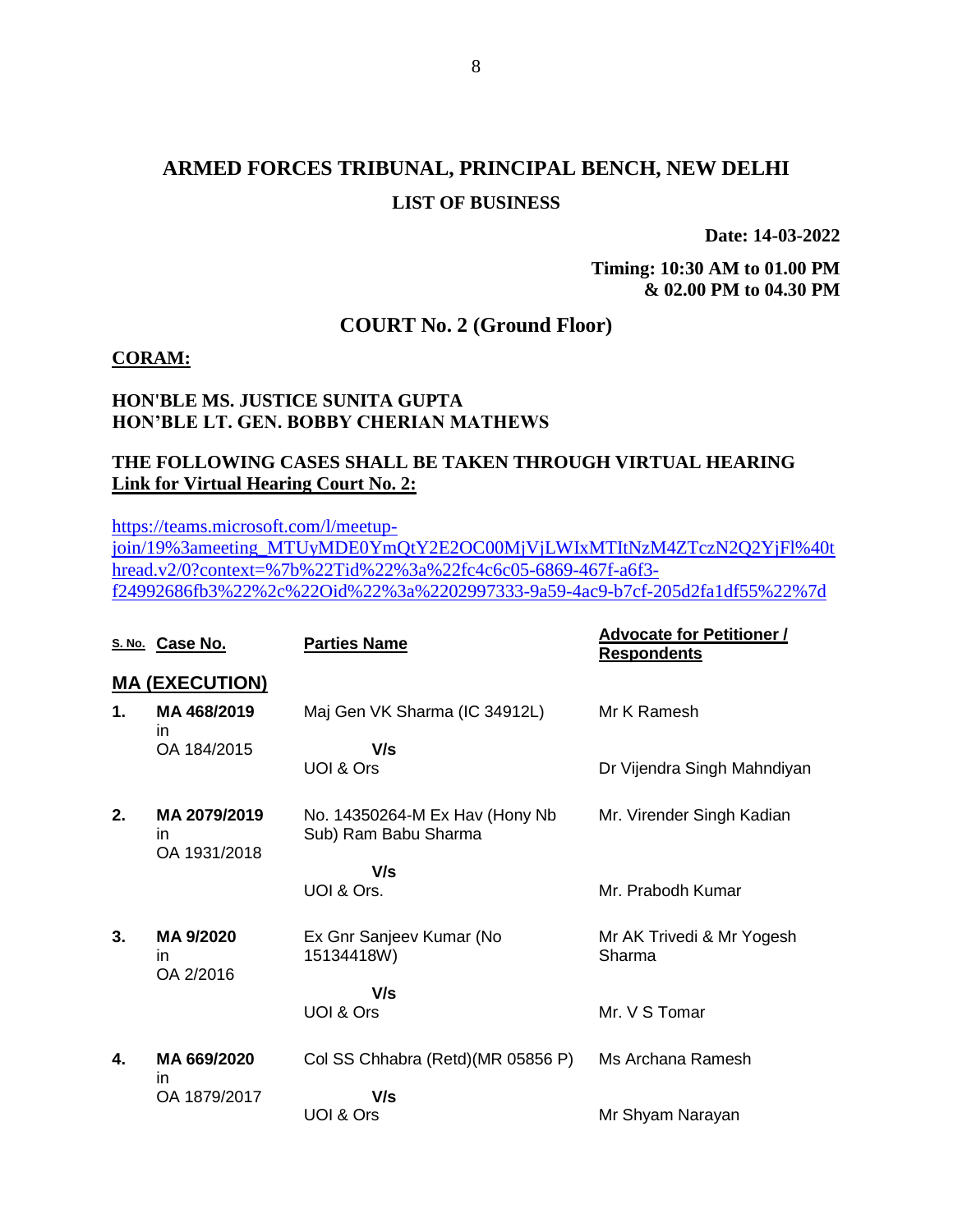**WITH**

| 5.  | <b>RA 5/2022</b><br>with MA 314/2022 | UOI & Ors                                                          | Mr. Shyam Narayan          |
|-----|--------------------------------------|--------------------------------------------------------------------|----------------------------|
|     | in<br>OA 1879/2017                   | V/s<br>MR-05856P Col SS Chhabra (Retd)                             | Ms Archana Ramesh          |
| 6.  | MA 113/2021<br>in<br>OA 1404/2017    | Ex MCEAR-II Satyavir Singh (200397<br>Z)                           | Mr J P Sharma & Associates |
|     |                                      | V/s<br>UOI & Ors                                                   | Mr Y P Singh               |
| 7.  | MA 1238/2021<br>in                   | JC 338317 X Sub Sanjaya Yadav                                      | Mr SS Pandey & Associates  |
|     | OA 45/2016                           | V/s<br>UOI & Ors                                                   | Mr. Prabodh Kumar          |
| 8.  | MA 22/2022<br>in<br>OA 471/2018      | JC-378429A Sub (JE SYS) Periyannan Mr.S S Pandey & Associates<br>M |                            |
|     |                                      | V/s<br>UOI & Ors                                                   | Mr Arvind Patel            |
| 9.  | MA 448/2022<br>in<br>OA 1612/2021    | Nk/DSC Shaikh Karimullah (Retd)<br>$(14379359 - P)$                | Mr U S Maurya              |
|     |                                      | V/s<br>UOI & Ors                                                   | Mr. Harish V Shankar       |
| 10. | MA 450/2022<br>in                    | Lt Col Vinod Ch (Retd) (IC 52918P)                                 | Mr O S Punia               |
|     | OA 1008/2018                         | V/s<br>UOI & Ors                                                   | Mr. V Pattabhi Ram         |
| 11. | MA 554/2022<br>in<br>OA 1028/2021    | Sgt Boloor Sachidananda Shetty<br>(246390) (Retd)                  | Mr Manoj Kr Gupta          |
|     |                                      | V/s<br>UOI & Ors                                                   | Mr V S Tomar               |
|     | <u>MA (OTHERS)</u>                   |                                                                    |                            |
| 12. | MA 571/2019<br>in.                   | Cpl Rajan Shukla (No 734651)                                       | Mr Ajit Kakkar             |

in MA 572/2019 & 449/2022 in TA 353/2010  **V/s** UOI & Ors Mr Karan Singh Bhati, Sr CGSC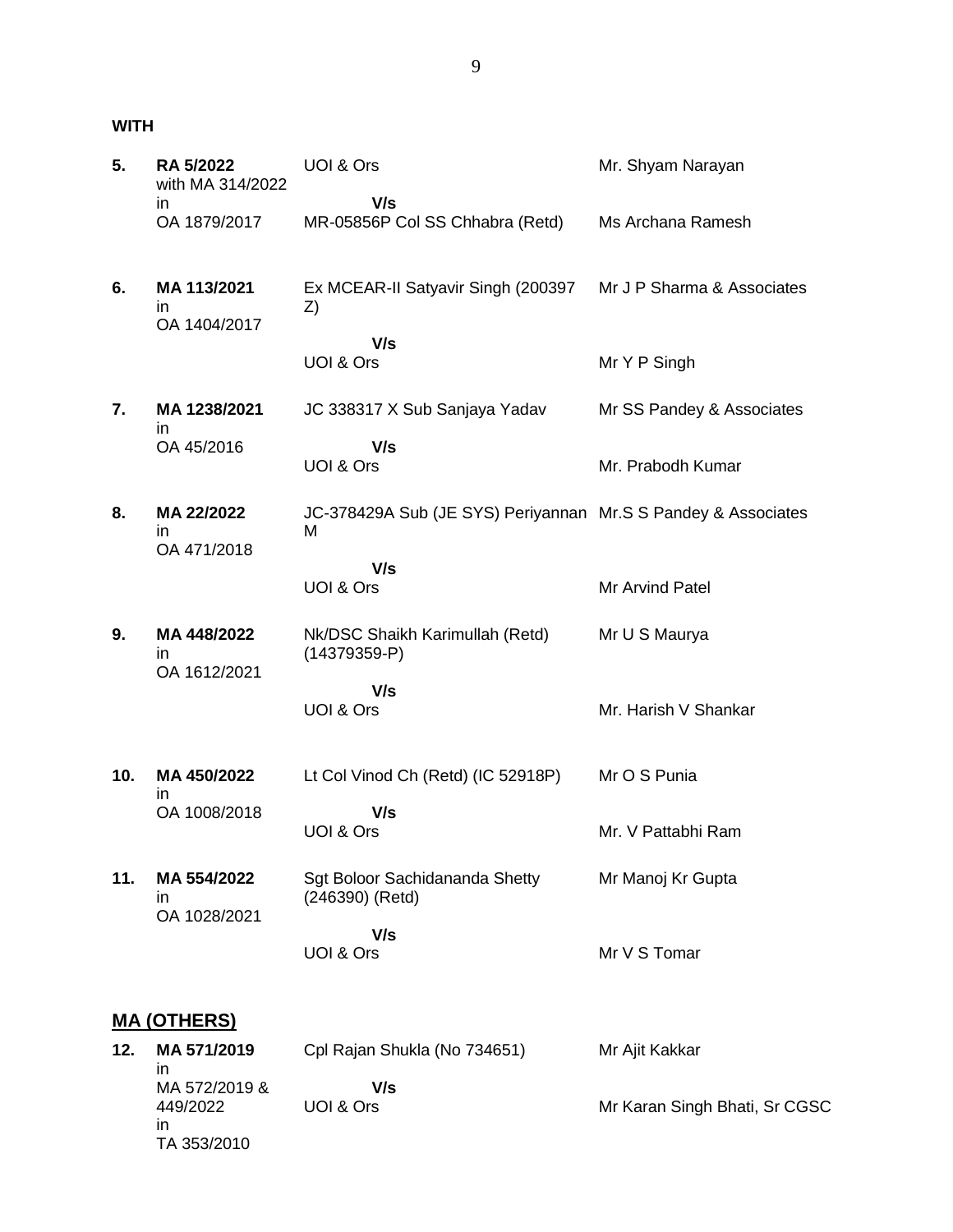| 13. | MA 426/2020<br>& MA 427/2020 | UOI & Anr                     | Dr. Vijendra Singh Mahndiyan |
|-----|------------------------------|-------------------------------|------------------------------|
|     | ın<br>OA 150/2016            | V/s<br>Maj R N Malik (Retd)   | Mr. Rajiv Manglik (AC)       |
| 14. | MA 896/2020<br>ın            | UOI & Ors                     | Mr KK Tyagi & Associates     |
|     | OA 213/2016                  | V/s<br>Col AK Malhotra (Retd) | Mr. Rajesh Nandal            |
| 15. | MA 2267/2020<br>ın           | Smt Anusua Roy                | Mr Mohan Kumar & Associates  |
|     | MA 244/2020<br>ın            | V/s<br>UOI & Ors              | Mr. V S Tomar & Mr. S P      |

#### **WITH**

OA 204/2011

| 16. | CA 1/2021<br>with OA 204/2011 | Smt Anusua Roy                            | Mr Mohan Kumar & Associates |
|-----|-------------------------------|-------------------------------------------|-----------------------------|
|     |                               | V/s<br>UOI & Ors                          | Mr V S Tomar                |
| 17. | MA 150/2022<br>ın             | NC(E) T Ashok Kumar (Retd) (No<br>801178) | Mr Manoj Kumar Gupta        |
|     | OA 1308/2019                  |                                           |                             |

 **V/s** UOI & Ors

UOI & Ors.

# **Pleadings Not Complete**

**18. OA 1051/2020** Lt Col Ranvir Grewal (IC-64281H)  **V/s** UOI & Ors. Mr. Rajesh Nandal Mr. Y P Singh

## **Pleadings Complete**

73/2022

| 19. | OA 897/2017<br>with                   | Cdr Prabir Singha (Retd)                                               | Mr. I S Singh & Shakti Jaidwal |
|-----|---------------------------------------|------------------------------------------------------------------------|--------------------------------|
|     | MA 501/2022                           | V/s<br>UOI & Ors.                                                      | Mr V Pattabhi Ram              |
| 20. | OA 770/2019<br>with<br>MA 1372/2019 & | Ms Preeti Lohchub Widow of IC<br>47763F Late Maj Sanjay Lohchub<br>V/s | Mr Chaitanya Agarwal           |

Mr. Shyam Narayan for R 1-3 & Mr Pratap Chandra Rana for R-4

Sehrawat for SBI

Ms. Barkha Babbar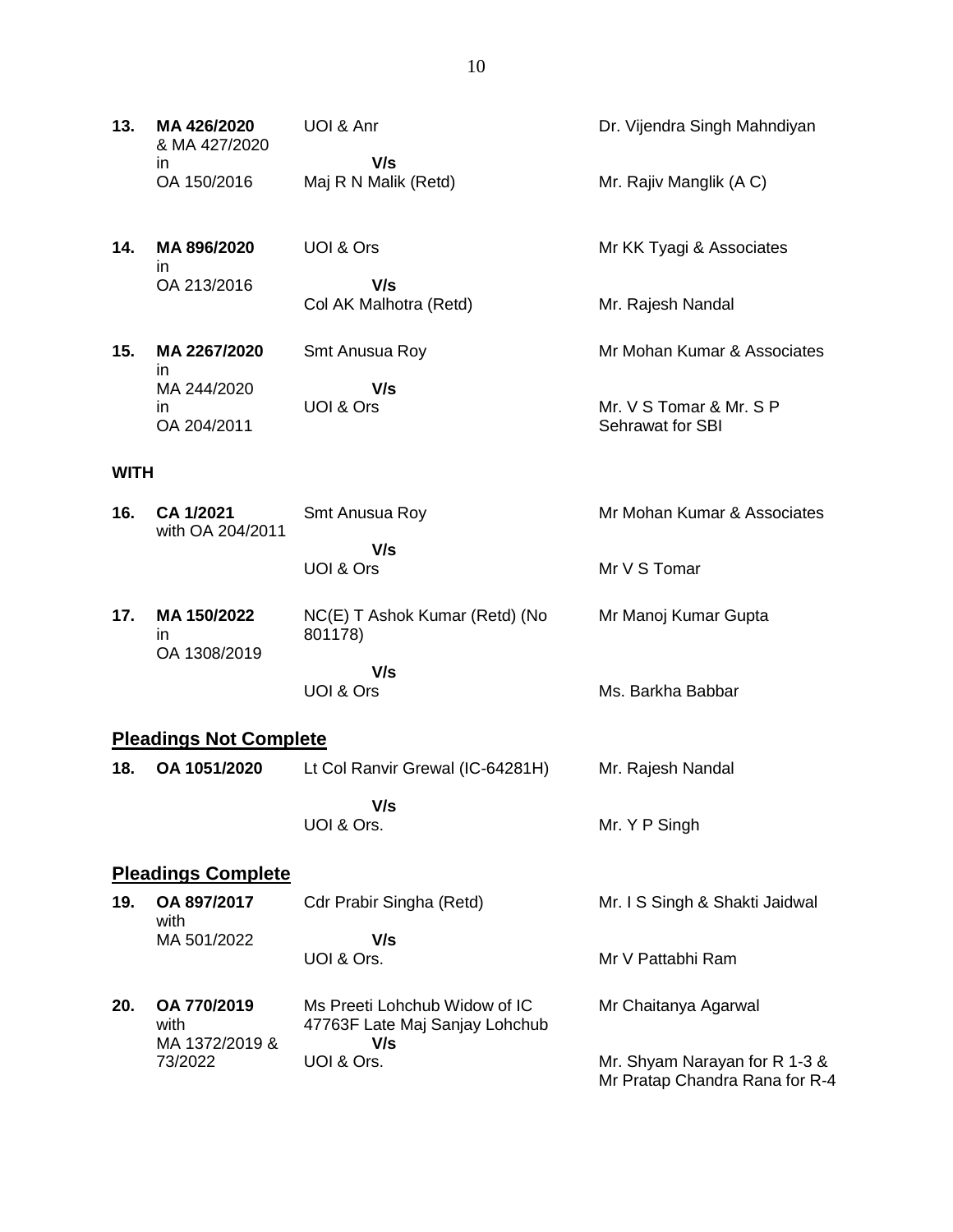# **FOR FINAL HEARING**

| 21. | OA 456/2016 | Ex AC(U/T) Abhishek Joshi | Mr. J S Mann      |
|-----|-------------|---------------------------|-------------------|
|     |             | V/s<br>UOI & Ors.         | Mr Prabodh Kumar  |
| 22. | OA 643/2021 | WO VK Sharma (No 693794)  | Mr Manoj Kr Gupta |
|     |             | V/s<br>UOI & Ors.         | Mr. J S Rawat     |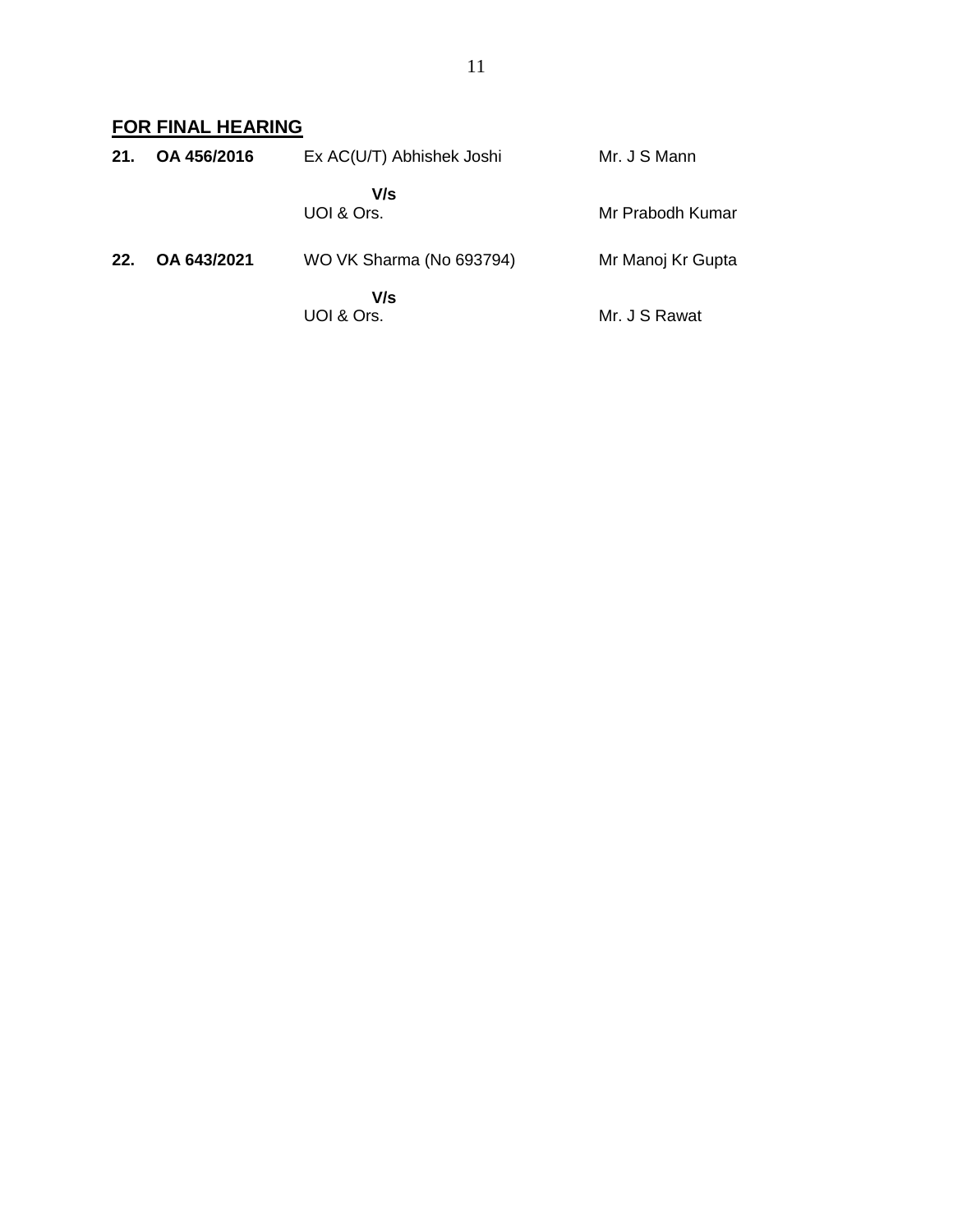# **ARMED FORCES TRIBUNAL, PRINCIPAL BENCH, NEW DELHI LIST OF BUSINESS**

**Date: 14-03-2022**

**Timing: 11:00 AM**

# **PRINCIPAL REGISTRAR COURT**

## **PRINCIPAL REGISTRAR COURT WILL SIT FROM 12.00 NOON TO 1.00 PM**

### **THE FOLLOWING CASES SHALL BE TAKEN THROUGH VIRTUAL HEARING**

### **Link for Virtual Hearing Principal Registrar Court:**

### <https://aftpb.webex.com/meet/vcaftpb>

|    | S. No. Case No.                                    | <b>Parties Name</b>                         | <b>Advocate for Petitioner /</b><br><b>Respondents</b> |
|----|----------------------------------------------------|---------------------------------------------|--------------------------------------------------------|
|    | <b>Pleadings Complete</b>                          |                                             |                                                        |
| 1. | OA 2030/2021<br>with<br>MA 2096/2021 &             | Gp Capt S V Pandey (13968-G) MET<br>(Retd)  | Mr Ajai Bhalla                                         |
|    | 572/2020                                           | V/s                                         |                                                        |
|    |                                                    | UOI & Ors.                                  | Mr Rajeev Kumar                                        |
| 2. | OA 2051/2021<br>with                               | Ex L/Nk Jaideep (No 15619597 M)             | Mr Ajit Kakkar & Associates                            |
|    | MA 2129/2021 &<br>562/2022                         | V/s                                         |                                                        |
|    |                                                    | UOI & Ors.                                  | Mr. S D Windlesh                                       |
| 3. | OA 2055/2021<br>with<br>MA 2132/2021 &<br>174/2022 | JC-668938K Sub T Ramesh Kumar<br>Rao (Retd) | Mr Bikrama Sah                                         |
|    |                                                    | V/s                                         |                                                        |
|    |                                                    | UOI & Ors.                                  | Mr. Neeraj, Sr CGSC                                    |
| 4. | OA 2058/2021                                       | JC-669077L Sub Anil Kishor (Retd)           | Mr Bikrama Sah                                         |
|    |                                                    | V/s                                         |                                                        |
|    |                                                    | UOI & Ors.                                  | Mr. Arvind Patel                                       |
| 5. | OA 2063/2021<br>with                               | Ex Nk Balvir Saini (15152406)               | Mr V S Kadian                                          |
|    | MA 2136/2021                                       | V/s                                         |                                                        |
|    |                                                    | UOI & Ors.                                  | Mr. Arvind Patel                                       |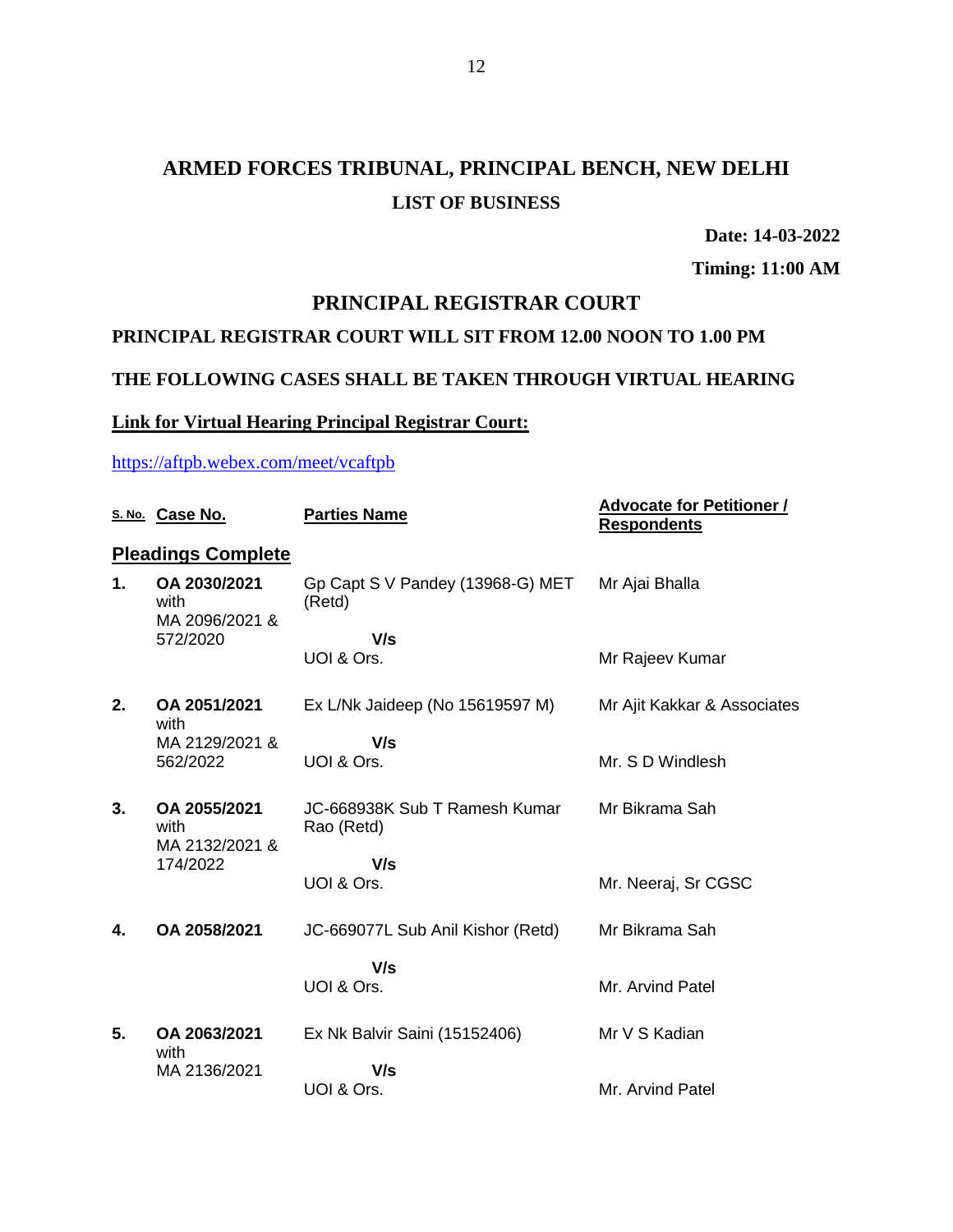# **Pleadings Not Complete**

| 6. | OA 1386/2021<br>with<br>MA 1205/2021 | (IC 38517 P) Col Dina Nath Gupta<br>(Retd)<br>V/s     | Mr Ajit Kakkar & Associates |
|----|--------------------------------------|-------------------------------------------------------|-----------------------------|
|    |                                      | UOI & Ors.                                            | Mr. Neeraj, Sr CGSC         |
| 7. | OA 1484/2021<br>with                 | Ex Sgt Pradeep Kumar Giri (781446-A) Mr Praveen Kumar |                             |
|    | MA 1399/2021                         | V/s                                                   |                             |
|    |                                      | UOI & Ors.                                            | Mr. Rajeev Kumar            |
| 8. | OA 1980/2021<br>with                 | Ex Gnr Man Singh (14466818-Y)                         | Mr Praveen Kumar            |
|    | MA 2025/2021                         | V/s                                                   |                             |
|    |                                      | UOI & Ors.                                            | Ms. Barkha Babbar           |
| 9. | OA 2031/2021<br>with                 | Cpl Asheesh Sharma (Retd) (No<br>704396)              | Mr Manoj Kr Gupta           |
|    | MA 2097/2021                         | V/s<br>UOI & Ors.                                     | Mr Harish V Shankar         |

WITH

| 10. | OA 394/2022<br>with<br>MA 506/2022 | Cpl Prashant Kumar Pandey (Retd)<br>(No 768310)        | Mr Manoj Kr Gupta                     |
|-----|------------------------------------|--------------------------------------------------------|---------------------------------------|
|     |                                    | V/s<br>UOI & Ors.                                      | Mr Harish V Shankar                   |
| 11. | OA 2032/2021                       | Ex Sgt Surendra Chaurasia (773761)                     | Mr Baljeet Singh & Deepika<br>Sheoran |
|     |                                    | V/s<br>UOI & Ors.                                      | Mr Rajeev Kumar                       |
| 12. | OA 2034/2021                       | Ex L COM (EW) Nageswara Rao<br>Choppa (No 214792 R)    | Mr Ved Prakash & Devendra<br>Kumar    |
|     |                                    | V/s<br>UOI & Ors.                                      | Dr Vijendra Singh Mahndiyan           |
| 13. | OA 2035/2021<br>with               | CPL Sandeep Kumar Sachan (782256) Mr Manoj Kumar Gupta |                                       |
|     | MA 2104/2021                       | V/s<br>UOI & Ors.                                      | Mr. Avdhesh Kumar Singh               |
| 14. | OA 2038/2021<br>with               | Sgt Rajesh Kumar (Retd) (781042-F)                     | Mr Rakesh Kumar Singh &<br>Associates |
|     | MA 2107/2021                       | V/s<br>UOI & Ors.                                      | Mr. K K Tyagi                         |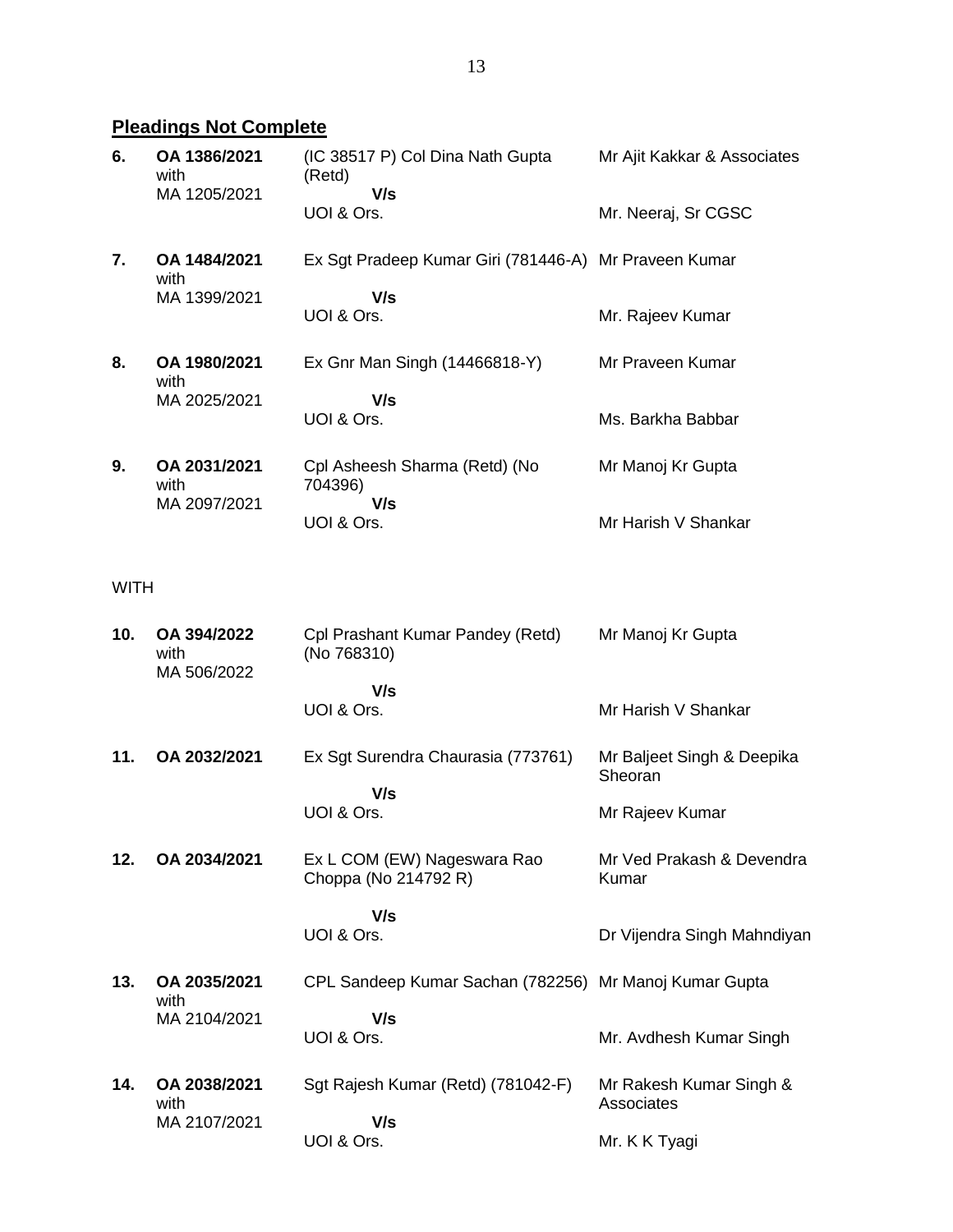| 15. | OA 2040/2021                                                       | Sub Mahadeo Shukla (339508Y)                                     | Ms Archana Ramesh                  |
|-----|--------------------------------------------------------------------|------------------------------------------------------------------|------------------------------------|
|     |                                                                    | V/s<br>UOI & Ors.                                                | Mr. Rajeev Kumar                   |
| 16. | OA 2042/2021<br>with<br>MA 2109/2021                               | No 14289530 Ex Sigmn Gurdarshan<br>Singh                         | Mr Virender Singh Kadian           |
|     |                                                                    | V/s<br>UOI & Ors.                                                | Mr. Rajesh Kumar Das               |
| 17. | OA 2045/2021<br>with<br>MA 2140/2021<br>OA 312/2020 (RB<br>JAIPUR) | (75920 W) Ex Surg Lt Cdr Ashvini<br>Jakhar                       | Mr Ajit Kakkar & Associates        |
|     |                                                                    | V/s<br>UOI & Ors.                                                | Mr Satya Ranjan Swain              |
| 18. | OA 2048/2021                                                       | Sub Maj (Hony Capt) Kulasekaralvar<br>C JC-372189X (Retd)<br>V/s | Mr O S Punia                       |
|     |                                                                    | UOI & Ors.                                                       | Mr. Y P Singh                      |
| 19. | OA 2049/2021<br>with                                               | HFL P Chinnusamy (Retd) (626650)                                 | Mr Manoj Kumar                     |
|     | MA 2127/2021                                                       | V/s<br>UOI & Ors.                                                | Mr. V S Tomar                      |
| 20. | OA 2057/2021<br>with<br>MA 2134/2021                               | (13800 S) Gp Capt J S Mann (Retd)<br>Adm                         | Mr Ajai Bhalla                     |
|     |                                                                    | V/s<br>UOI & Ors.                                                | Dr. V S Mahndiyan                  |
| 21. | OA 2077/2021                                                       | (IC 48907 L) Col Sanjay Kumar Singh<br>(Retd)                    | Mr Anshul Rai                      |
|     |                                                                    | V/s<br>UOI & Ors.                                                | Mr. Neeraj, Sr CGSC                |
| 22. | OA 2118/2021<br>with<br>MA 2226/2021                               | (15156691 L) GNR K Venkatachalam<br>(Retd)                       | Mr U S Maurya                      |
|     |                                                                    | V/s                                                              |                                    |
|     |                                                                    | UOI & Ors.                                                       | Mr. Y P Singh                      |
| 23. | OA 2122/2021<br>with<br>MA 2231/2021                               | Ex Gnr (MACP Hav) Harendra Singh<br>$(15201550-L)$               | Mr Ved Prakash & Devendra<br>Kumar |
|     |                                                                    | V/s<br>UOI & Ors.                                                | Mr D K Sabat                       |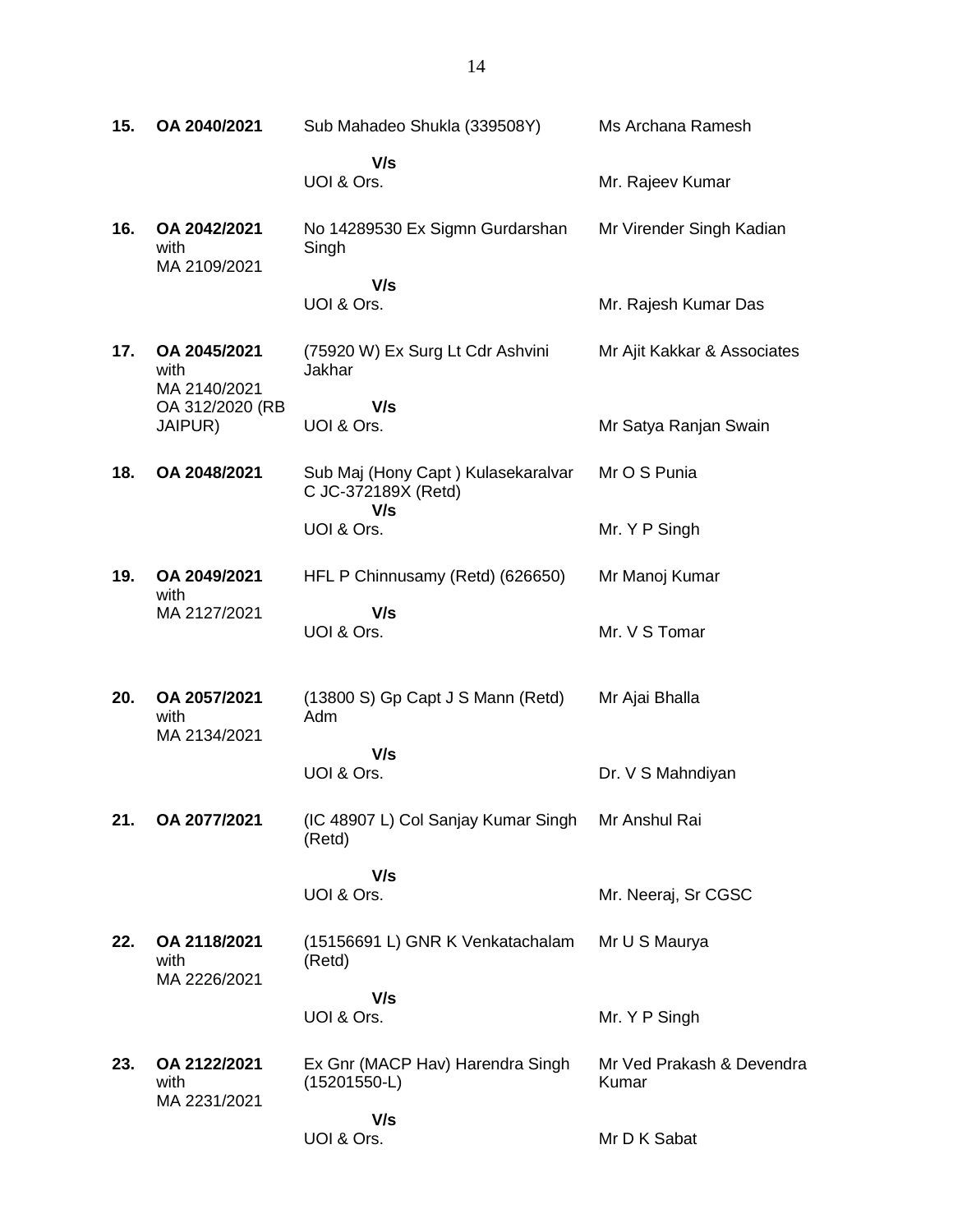**Final Opportunities** 

| 24. | OA 2028/2021<br>with<br>MA 2093/2021 | Col (TS) Subhash Chander Sharma<br>(Retd) (IC 37471 L)                           | Mr. Ajai Bhalla                      |
|-----|--------------------------------------|----------------------------------------------------------------------------------|--------------------------------------|
|     |                                      | V/s<br>UOI & Ors.                                                                | Mr J S Rawat                         |
| 25. | OA 2514/2021                         | (JC 302967 A) Sub (DMT) Vinod<br>Kumar (Retd)                                    | Mr Bipin Bihari                      |
|     |                                      | V/s<br>UOI & Ors.                                                                | Ms. Barkha Babbar                    |
| 26. | OA 2518/2021                         | Sgt Balaswamy Sole (SEW) (Retd)<br>(246180)                                      | Mr Manoj Kr Gupta                    |
|     |                                      | V/s<br>UOI & Ors.                                                                | Mr. Satya Ranjan Swain               |
| 27. | OA 2521/2021                         | Gp Capt Bhupinder Singh (Retd)<br>(19635)                                        | Mr Ajit Kakkar                       |
|     |                                      | V/s                                                                              |                                      |
|     |                                      | UOI & Ors.                                                                       | Mr. K K Tyagi                        |
| 28. | OA 2522/2021<br>with<br>MA 2631/2021 | Ex Nk (MACP Hav) Arvind Kumar<br>Singh (No 2894843 X)                            | Mr Satya Saharawat & Aditi<br>Laxman |
|     |                                      | V/s                                                                              |                                      |
|     |                                      | UOI & Ors.                                                                       | Ms. Jyotsna Kaushik                  |
| 29. | OA 2523/2021<br>with<br>MA 2632/2021 | Gp Capt Ramachandra Chandrabhanu Mr Ajit Kakkar & Associates<br>(Retd) (17761-B) |                                      |
|     |                                      | V/s                                                                              |                                      |
|     |                                      | UOI & Ors.                                                                       | Mr. Prabodh Kumar                    |
| 30. | OA 2525/2021                         | Ex Nb Sub Bhagwan Singh (JC<br>732174-A)<br>V/s                                  | Mr Ajit Kakkar & Associates          |
|     |                                      | UOI & Ors.                                                                       | Ms. Suman Chauhan                    |
| 31. | OA 2534/2021<br>with<br>MA 2647/2021 | Sep Surender Singh (Retd) (No<br>13962536)                                       | Mr Manoj Kr Gupta                    |
|     |                                      | V/s                                                                              |                                      |
|     |                                      | UOI & Ors.                                                                       | Mr. J S Yadav                        |
| 32. | OA 2664/2021<br>with<br>MA 2809/2021 | Ex Hav Clk (SD) Tejapuri Goswami<br>(4089346P)<br>V/s                            | Mr Virender Singh Kadian             |
|     |                                      | UOI & Ors.                                                                       | Mr S D Windlesh                      |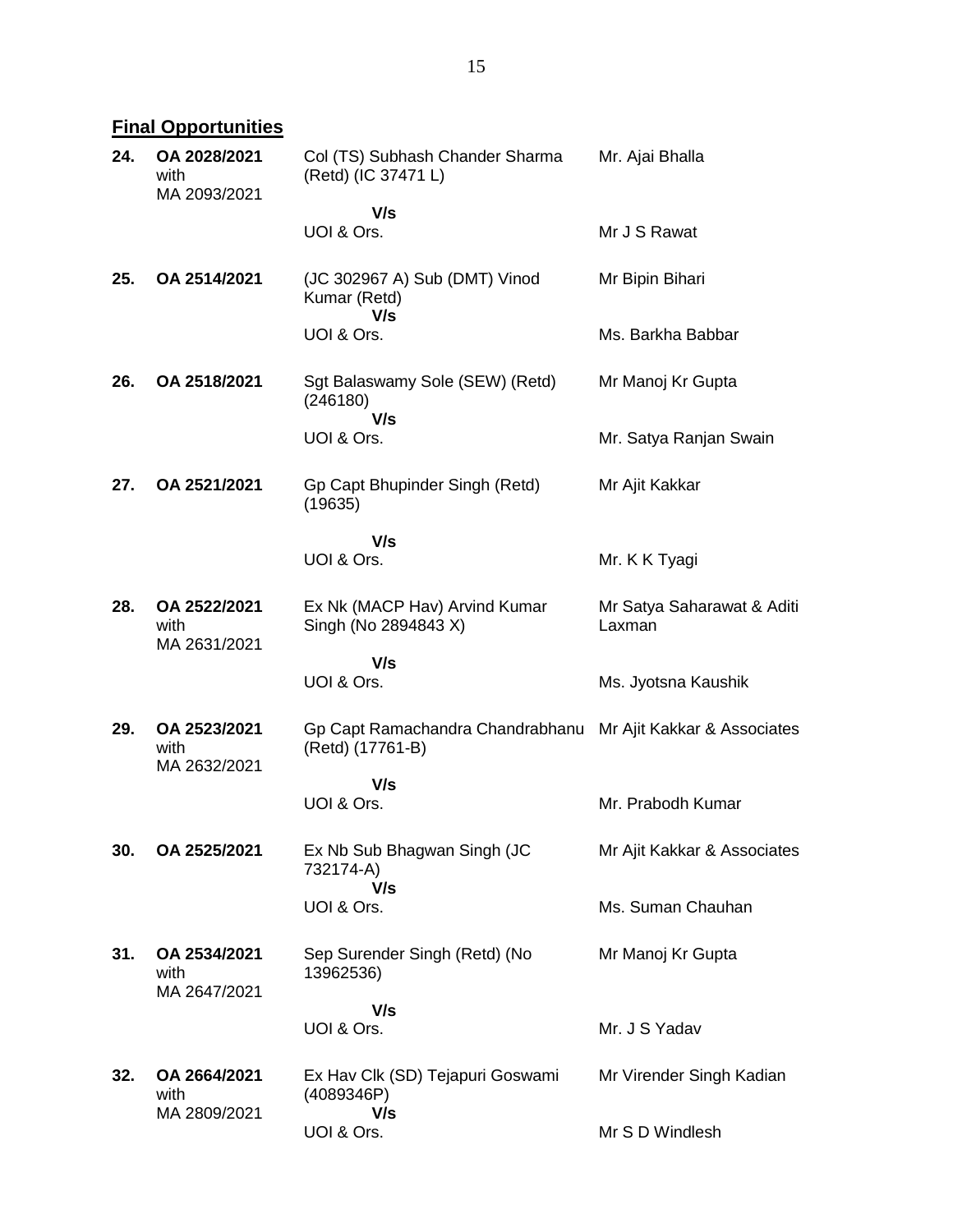| 33. | OA 2668/2021<br>with             | Ex Nk (TS) Kepi Singh (14233199-M)                      | Mr A K Chaudhary                             |
|-----|----------------------------------|---------------------------------------------------------|----------------------------------------------|
|     | MA 2820/2021                     | V/s<br>UOI & Ors.                                       | Mr Rajesh Kumar Das                          |
| 34. | OA 2687/2021                     | Ex Sep (ACP-II) Kuldeep Singh (No<br>04087707K)         | Mr J P Sharma                                |
|     |                                  | V/s<br>UOI & Ors.                                       | Ms. Jyotsna Kaushik                          |
| 35. | OA 2692/2021                     | Hav/PA (Now Nb Sub) Mahendra<br>Kumar Swain (6491189 M) | Mr Indra Sen Singh & Ms Kirtika<br>Chhatwal  |
|     |                                  | V/s<br>UOI & Ors.                                       | Mr D K Sabat                                 |
|     |                                  | <b>First Time Listed For Completion Of Pleadings</b>    |                                              |
| 36. | OA 12/2022<br>with               | Ex Sep Sunil Kumar Yadav (No<br>4187948 Y)              | Mr Virender Singh Kadian                     |
|     | MA 34/2022                       | V/s<br>UOI & Ors.                                       | Mr Rajesh Kumar Das                          |
| 37. | OA 14/2022                       | Ex LNk Mahipal (No 14257783 H)                          | Mr Virender Singh Kadian                     |
|     |                                  | V/s<br>UOI & Ors.                                       | Mr K K Tyagi                                 |
| 38. | OA 37/2022                       | Ex Sub Dev Singh (JC 191356 N)                          | Mr Rajesh Nandal                             |
|     |                                  | V/s                                                     |                                              |
|     |                                  | UOI & Ors.                                              | Ms Jyotsna Kaushik                           |
| 39. | OA 38/2022                       | Ex MWO Dharambir Singh Malik<br>$(628717 - G)$          | Mr Deepak Kumar & AK<br>Chaudhary            |
|     |                                  | V/s<br>UOI & Ors.                                       | Mr Anil Gautam                               |
| 40. | OA 40/2022                       | Gp Capt (TS) Harsha Wardhan Kumar<br>(Retd) (22617)     | Mr Ajit Kakkar & Associates                  |
|     |                                  | V/s<br>UOI & Ors.                                       | Gp Capt Karan Singh Bhati, Sr<br><b>CGSC</b> |
| 41. | OA 43/2022<br>with<br>MA 51/2022 | (132975 T) SEA-I Arun Singh Rathore<br>(Retd)           | Mr Ramniwas Bansal &<br>Associates           |
|     |                                  | V/s<br>UOI & Ors.                                       | Mr Avdhesh Kumar Singh                       |